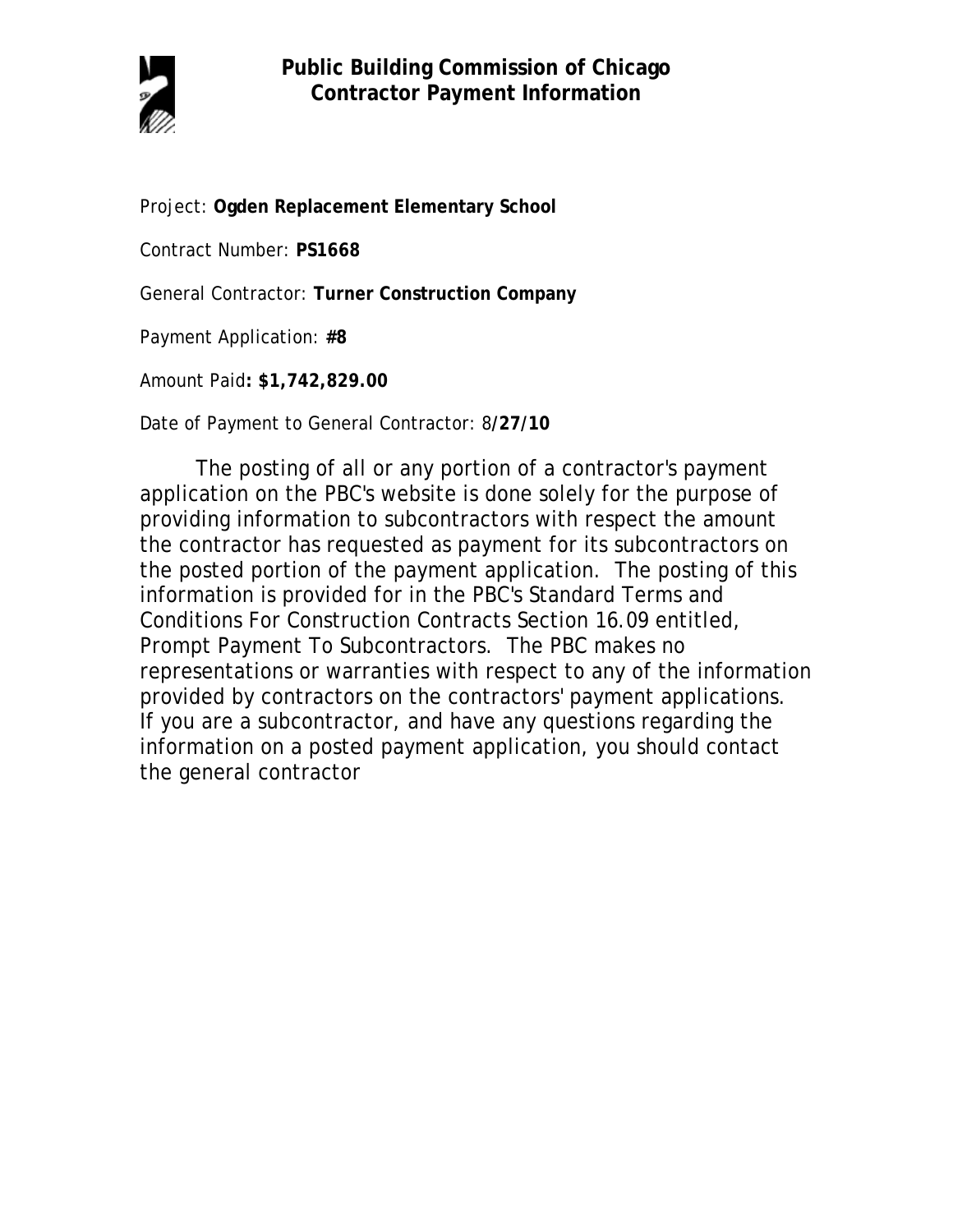## **PUBLIC BUILDING COMMISSION OF CHICAGO**

## **EXHIBIT S**

### CERTIFICATE OF ARCHITECT - ENGINEER

| Date:<br><b>July 09, 2010</b>                                                                                                                                   |                                                                                                                                                                                                                                                                                                                                                                |              |
|-----------------------------------------------------------------------------------------------------------------------------------------------------------------|----------------------------------------------------------------------------------------------------------------------------------------------------------------------------------------------------------------------------------------------------------------------------------------------------------------------------------------------------------------|--------------|
| <b>Ogden Replacement Elementary School</b><br>Project:                                                                                                          |                                                                                                                                                                                                                                                                                                                                                                |              |
| To: Public Building Commission of Chicago<br>In accordance with Resolution No.<br>the Commission and to its Trustee, that:                                      | adopted by the Public Building Commission of Chicago on<br>, relating to the \$<br>Revenue Bonds issued by the Public Building Commission of Chicago for the financing of this project (and all terms used herein shall have the same meaning as in said Resolution), I hereby certify to                                                                      |              |
|                                                                                                                                                                 | 1. Obligations in the amounts stated herein have been incurred by the Commission and that each item thereof is a proper charge<br>against the Construction Account and has not been paid; and                                                                                                                                                                  |              |
|                                                                                                                                                                 | 2. No amount hereby approved for payment upon any contract will, when added to all amounts previously paid upon such<br>contract, exceed 90% of current estimates approved by the Architect - Engineer until the aggregate amount of payments withheld<br>equals 5% of the Contract Price (said retained funds being payable as set forth in said Resolution). |              |
| THE CONTRACTOR                                                                                                                                                  | <b>Turner Construction Company (Chicago)</b>                                                                                                                                                                                                                                                                                                                   |              |
| <b>FOR</b><br>is now entitled to the sum of                                                                                                                     | <b>Ogden Replacement Elementary School</b><br>\$1,742,829.00                                                                                                                                                                                                                                                                                                   |              |
| ORIGINAL CONTRACT PRICE<br><b>ADDITIONS</b><br><b>DEDUCTIONS</b><br>NET ADDITION OR DEDUCTION<br>ADJUSTED CONTRACT PRICE                                        | \$44,788,221.00<br>\$0.00<br>\$0.00<br>\$0.00<br>\$44,788,221.00                                                                                                                                                                                                                                                                                               |              |
| TOTAL AMOUNT EARNED                                                                                                                                             | \$11,199,828.00                                                                                                                                                                                                                                                                                                                                                |              |
| <b>TOTAL RETENTION</b>                                                                                                                                          |                                                                                                                                                                                                                                                                                                                                                                | \$854,174.00 |
| a) Reserve Withheld @ 10% of Total Amount Earned, but<br>not to exceed 1% of Contract Price<br>b) Liens and Other Withholding<br>c) Liquidated Damages Withheld | \$854,174.00<br>\$0.00<br>\$0.00                                                                                                                                                                                                                                                                                                                               |              |
| TOTAL PAID TO DATE (Include this Payment)                                                                                                                       | \$10,345,654.00                                                                                                                                                                                                                                                                                                                                                |              |
| LESS: AMOUNT PREVIOUSLY PAID                                                                                                                                    | \$8,602,825.00                                                                                                                                                                                                                                                                                                                                                 |              |
| AMOUNT DUE THIS PAYMENT                                                                                                                                         | \$1,742,829.00                                                                                                                                                                                                                                                                                                                                                 |              |
| C. Rocco Castellano<br>Architect - Engineer                                                                                                                     | Date: 07/15/2010                                                                                                                                                                                                                                                                                                                                               |              |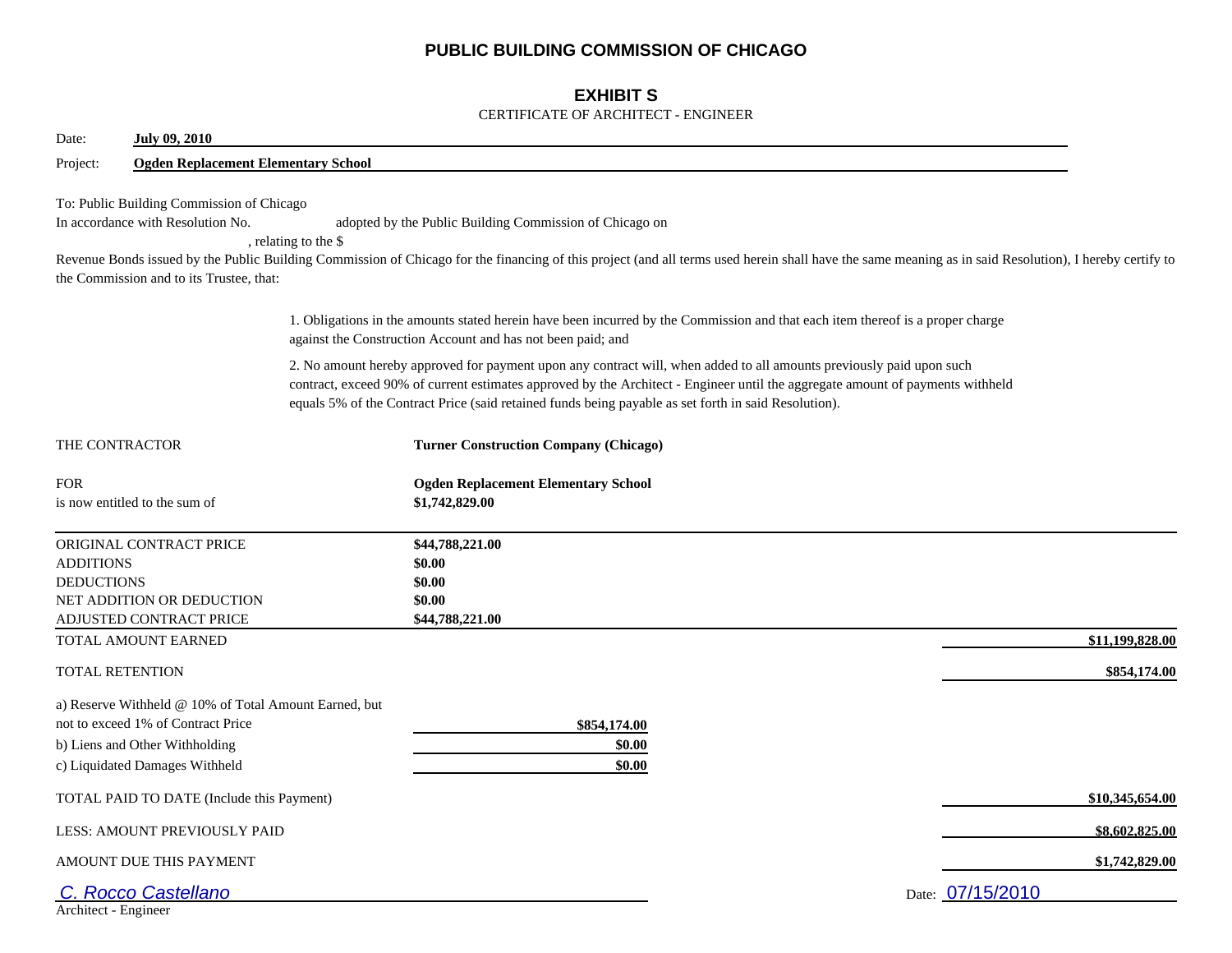## **(1 of 4) CONTRACTOR'S SWORN STATEMENT AND AFFIDAVIT FOR PARTIAL PAYMENT**

| <b>STATE OF Illinois</b> |          |
|--------------------------|----------|
|                          | $\{SS\}$ |
| <b>COUNTY OF Cook</b>    |          |

The affiant, being first duly sworn on oath, deposes and says that he/she is **Project Executive**, of **Turner Construction Company (Chicago)**, an **Illinois** corporation, and duly authorized to make this Affidavit in behalf of said corporation, and for him/herself individually; that he/she is well acquainted with the facts herein set forth and that said corporation is the Contractor with the PUBLIC BUILDING COMMISSION OF CHICAGO, Owner, under Contract No. **1632400** dated the **24th day of November, 2009**, for (describe nature of work)

#### **General Construction**

for (designate Project and Location)

#### **Ogden Replacement Elementary School**

#### **24 W. Walton, Chicago, Illinois 60610**

**·** that the following statements are made for the purpose of procuring a partial payment of

#### **One million seven hundred forty two thousand eight hundred twenty nine**

#### **\$1,742,829.00**

under the terms of said Contract;

**·** that the work for which payment is requested has been completed, free and clear of any and all claims, liens, charges, and expenses of any kind or nature whatsoever and in full compliance with the Contract Documents and the requirements of said Owner under them;

**·** that for the purposes of said Contract, the following persons have been contracted with, and have furnished or prepared materials, equipment, supplies, and services for, and having done labor on said improvement;

**·** that the respective amounts set forth opposite their names is the full amount of money due and to become due to each of them respectively;

**·** that this statement is a full, true, and complete statement of all such persons and of the full amount now due and the amount heretofore paid to each of them for such labor, materials, equipment, supplies, and services, furnished or prepared by each of them to or on account of said work, as stated:

| <b>NAME</b><br>and<br><b>ADDRESS</b>                                                                   | <b>TYPE</b><br>OF<br><b>WORK</b> | <b>TOTAL</b><br><b>CONTRACT</b><br><b>(INCLUDE)</b><br>C.O.'s | <b>TOTAL</b><br><b>WORK</b><br><b>COMPLETE</b> | <b>LESS</b><br><b>RETENTION</b><br><b>(INCLUDE</b><br><b>CURRENT)</b> | <b>LESS</b><br><b>NET</b><br><b>PREVIOUSLY</b><br><b>PAID</b> | <b>NET</b><br><b>DUE</b><br><b>THIS</b><br><b>PERIOD</b> | <b>BALANCE</b><br><b>TO</b><br><b>BECOME</b><br><b>DUE</b> |
|--------------------------------------------------------------------------------------------------------|----------------------------------|---------------------------------------------------------------|------------------------------------------------|-----------------------------------------------------------------------|---------------------------------------------------------------|----------------------------------------------------------|------------------------------------------------------------|
| 001                                                                                                    | <b>TCCo GMP</b>                  |                                                               |                                                |                                                                       |                                                               |                                                          |                                                            |
| Pinto Construction.<br>7225 W. 105th Street.<br>Palos Hills, Illinois 60465                            | <b>Site Logisitcs</b>            | 312,505.00                                                    | 241,169.00                                     | 24,119.00                                                             | 212,540.00                                                    | 4,510.00                                                 | 95,455.00                                                  |
| Pinto Construction,<br>7225 W. 105th Street.<br>Palos Hills, Illinois 60465                            | <b>Site Logisitcs</b>            | 8,611.00                                                      | 6,630.00                                       | 0.00                                                                  | 6,460.00                                                      | 170.00                                                   | 1,981.00                                                   |
| Thatcher Foundations.<br>Inc.,<br>7100 Industrial Highway,<br>Gary, Indiana 46406                      | <b>Earth Retention</b>           | 505,000.00                                                    | 485,000.00                                     | 24,250.00                                                             | 460,750.00                                                    | 0.00                                                     | 44,250.00                                                  |
| Thatcher Foundations,<br>Inc.,<br>7100 Industrial Highway,<br>Gary, Indiana 46406                      | Earth Retention                  | 17,221.00                                                     | 17,221.00                                      | 0.00                                                                  | 17,221.00                                                     | 0.00                                                     | 0.00                                                       |
| John Keno & Company,<br>8608 West Catalpa Ave.,<br>Suite 808,<br>Chicago, Illinois 60656               | Excavation                       | 1,652,956.00                                                  | 1,496,520.00                                   | 74,828.00                                                             | 1,296,359.00                                                  | 125,333.00                                               | 231,264.00                                                 |
| John Keno & Company,<br>8608 West Catalpa Ave.,<br><b>Suite 808.</b><br>Chicago, Illinois 60656        | Excavation                       | 43,673.00                                                     | 38,338.00                                      | 0.00                                                                  | 36,425.00                                                     | 1,913.00                                                 | 5,335.00                                                   |
| <b>Revcon Construction</b><br>Corporation,<br>500 Industrial Drive,<br>Prairie View, Illinois<br>60069 | Caissons                         | 1,548,742.00                                                  | 1,548,742.00                                   | 77,437.00                                                             | 1,471,305.00                                                  | 0.00                                                     | 77,437.00                                                  |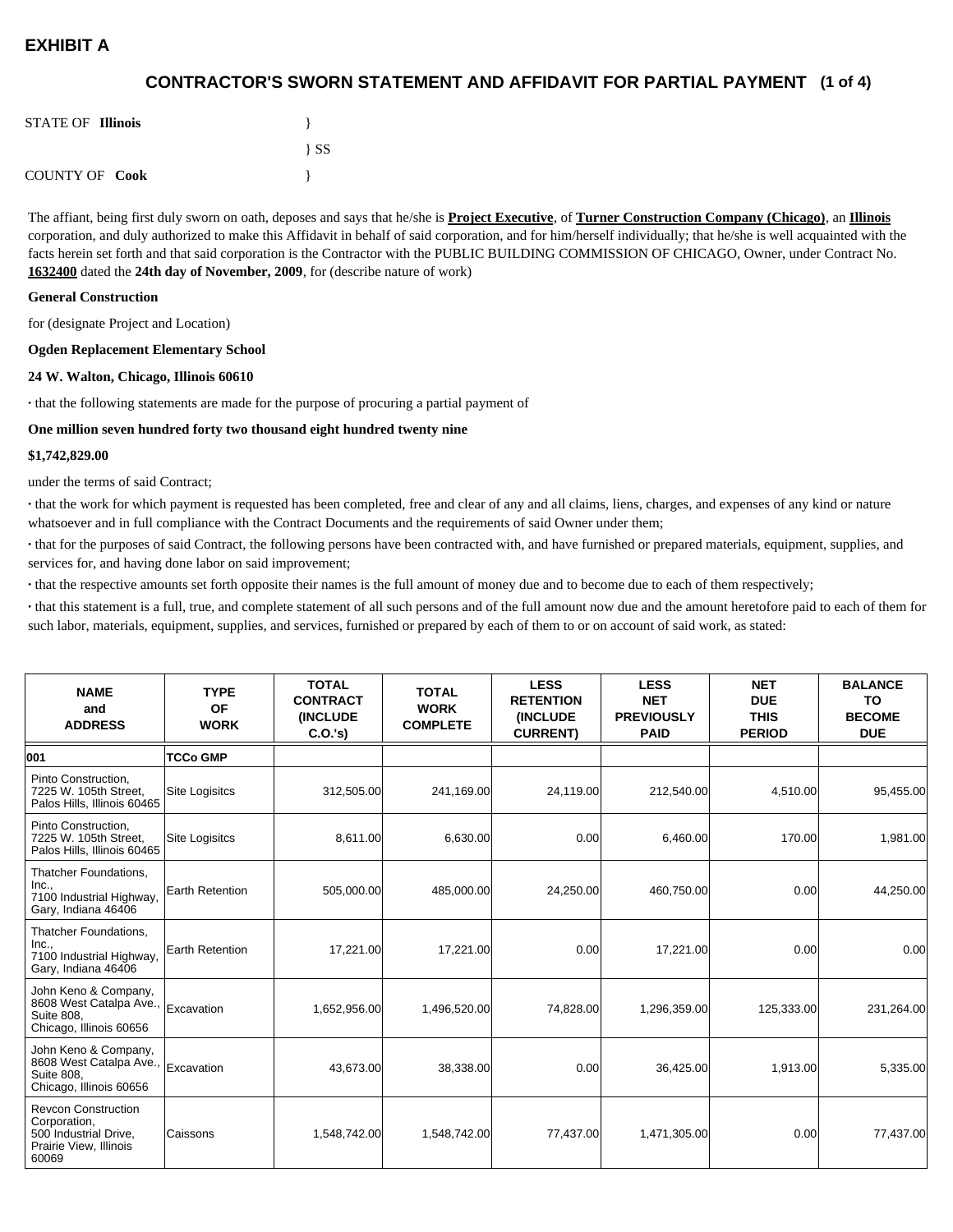### **(2 of 4) CONTRACTOR'S SWORN STATEMENT AND AFFIDAVIT FOR PARTIAL PAYMENT**

| <b>NAME</b><br>and<br><b>ADDRESS</b>                                                                       | <b>TYPE</b><br><b>OF</b><br><b>WORK</b> | <b>TOTAL</b><br><b>CONTRACT</b><br>(INCLUDE<br>C.O.'s) | <b>TOTAL</b><br><b>WORK</b><br><b>COMPLETE</b> | <b>LESS</b><br><b>RETENTION</b><br>(INCLUDE<br><b>CURRENT)</b> | <b>LESS</b><br><b>NET</b><br><b>PREVIOUSLY</b><br><b>PAID</b> | <b>NET</b><br><b>DUE</b><br><b>THIS</b><br><b>PERIOD</b> | <b>BALANCE</b><br>ΤО<br><b>BECOME</b><br><b>DUE</b> |
|------------------------------------------------------------------------------------------------------------|-----------------------------------------|--------------------------------------------------------|------------------------------------------------|----------------------------------------------------------------|---------------------------------------------------------------|----------------------------------------------------------|-----------------------------------------------------|
| Revcon Construction<br>Corporation,<br>500 Industrial Drive,<br>Prairie View, Illinois<br>60069            | Caissons                                | 48,763.00                                              | 48,763.00                                      | 0.00                                                           | 48,763.00                                                     | 0.00                                                     | 0.00                                                |
| Reliable Contracting &<br>Equipment Co.,<br>333 N Ogden Ave,<br>Chicago, Illinois 60607                    | <b>Site Utilities</b>                   | 398,853.00                                             | 167,020.00                                     | 16,702.00                                                      | 58,158.00                                                     | 92,160.00                                                | 248,535.00                                          |
| Reliable Contracting &<br>Equipment Co.,<br>333 N Ogden Ave,<br>Chicago, Illinois 60607                    | <b>Site Utilities</b>                   | 8,844.00                                               | 3,704.00                                       | 0.00                                                           | 2,204.00                                                      | 1,500.00                                                 | 5,140.00                                            |
| Burling Builders, Inc.,<br>44 West 60th Street,<br>Chicago, Illinois 60621                                 | Concrete                                | 3,669,190.00                                           | 2,094,778.00                                   | 209,477.00                                                     | 1,070,840.00                                                  | 814,461.00                                               | 1,783,889.00                                        |
| Burling Builders, Inc.,<br>44 West 60th Street,<br>Chicago, Illinois 60621                                 | Concrete                                | 118,122.00                                             | 67,330.00                                      | 0.00                                                           | 37,799.00                                                     | 29,531.00                                                | 50,792.00                                           |
| Illinois Masonry Corp.,<br>200 Telser Rd.,<br>Lake Zurich, Illinois<br>60047                               | Masonry and Stone                       | 5,134,655.00                                           | 37.921.00                                      | 3.792.00                                                       | 22,003.00                                                     | 12,126.00                                                | 5,100,526.00                                        |
| Illinois Masonry Corp.,<br>200 Telser Rd.,<br>Lake Zurich, Illinois<br>60047                               | Masonry and Stone                       | 169,477.00                                             | 1,187.00                                       | 0.00                                                           | 1,017.00                                                      | 170.00                                                   | 168,290.00                                          |
| Carlo Steel Corporation,<br>3100 East 87th Street,<br>Chicago, Illinois 60617                              | <b>Structural Steel</b>                 | 2,448,598.00                                           | 1,326,912.00                                   | 132,691.00                                                     | 1,080,830.00                                                  | 113,391.00                                               | 1,254,377.00                                        |
| Carlo Steel Corporation,<br>3100 East 87th Street,<br>Chicago, Illinois 60617                              | <b>Structural Steel</b>                 | 78,462.00                                              | 42,369.00                                      | 471.00                                                         | 37,662.00                                                     | 4,236.00                                                 | 36,564.00                                           |
| Chicago Architectural<br>Metals, Inc.,<br>4619 N. Ravenswood<br>Ave., Ste #201,<br>Chicago, Illinois 60640 | Miscellaneous<br>Metals                 | 810,082.00                                             | 48,378.00                                      | 4,838.00                                                       | 25,738.00                                                     | 17,802.00                                                | 766,542.00                                          |
| Chicago Architectural<br>Metals, Inc.,<br>4619 N. Ravenswood<br>Ave., Ste #201,<br>Chicago, Illinois 60640 | Miscellaneous<br>Metals                 | 27,624.00                                              | 942.00                                         | 0.00                                                           | 942.00                                                        | 0.00                                                     | 26,682.00                                           |
| Kremer & Davis,<br>132 Osborne Road,<br>Fridley, Minnesota 55432                                           | Waterproofing                           | 430,888.00                                             | 286,032.00                                     | 28,601.00                                                      | 179,991.00                                                    | 77,440.00                                                | 173,457.00                                          |
| Kremer & Davis,<br>132 Osborne Road,<br>Fridley, Minnesota 55432                                           | Waterproofing                           | 14,557.00                                              | 9,656.00                                       | 0.00                                                           | 6,756.00                                                      | 2,900.00                                                 | 4,901.00                                            |
| F. E. Moran Fire<br>Protection,<br>2165 Shermer Rd Ste D.<br>Northbrook, Illinois<br>60062                 | <b>Fire Protection</b>                  | 444,119.00                                             | 34,850.00                                      | 3,485.00                                                       | 28,980.00                                                     | 2,385.00                                                 | 412,754.00                                          |
| F. E. Moran Fire<br>Protection,<br>2165 Shermer Rd Ste D,<br>Northbrook, Illinois<br>60062                 | <b>Fire Protection</b>                  | 12,273.00                                              | 1,329.00                                       | 0.00                                                           | 859.00                                                        | 470.00                                                   | 10,944.00                                           |
| Norman Mechanical,<br>3850 Industrial Avenue,<br>Rolling Meadows, Illinois<br>60008                        | Plumbing                                | 1,224,136.00                                           | 300,074.00                                     | 30,007.00                                                      | 172,283.00                                                    | 97,784.00                                                | 954,069.00                                          |
| Norman Mechanical,<br>3850 Industrial Avenue,<br>Rolling Meadows, Illinois<br>60008                        | Plumbing                                | 32,701.00                                              | 7,849.00                                       | 0.00                                                           | 4,905.00                                                      | 2,944.00                                                 | 24,852.00                                           |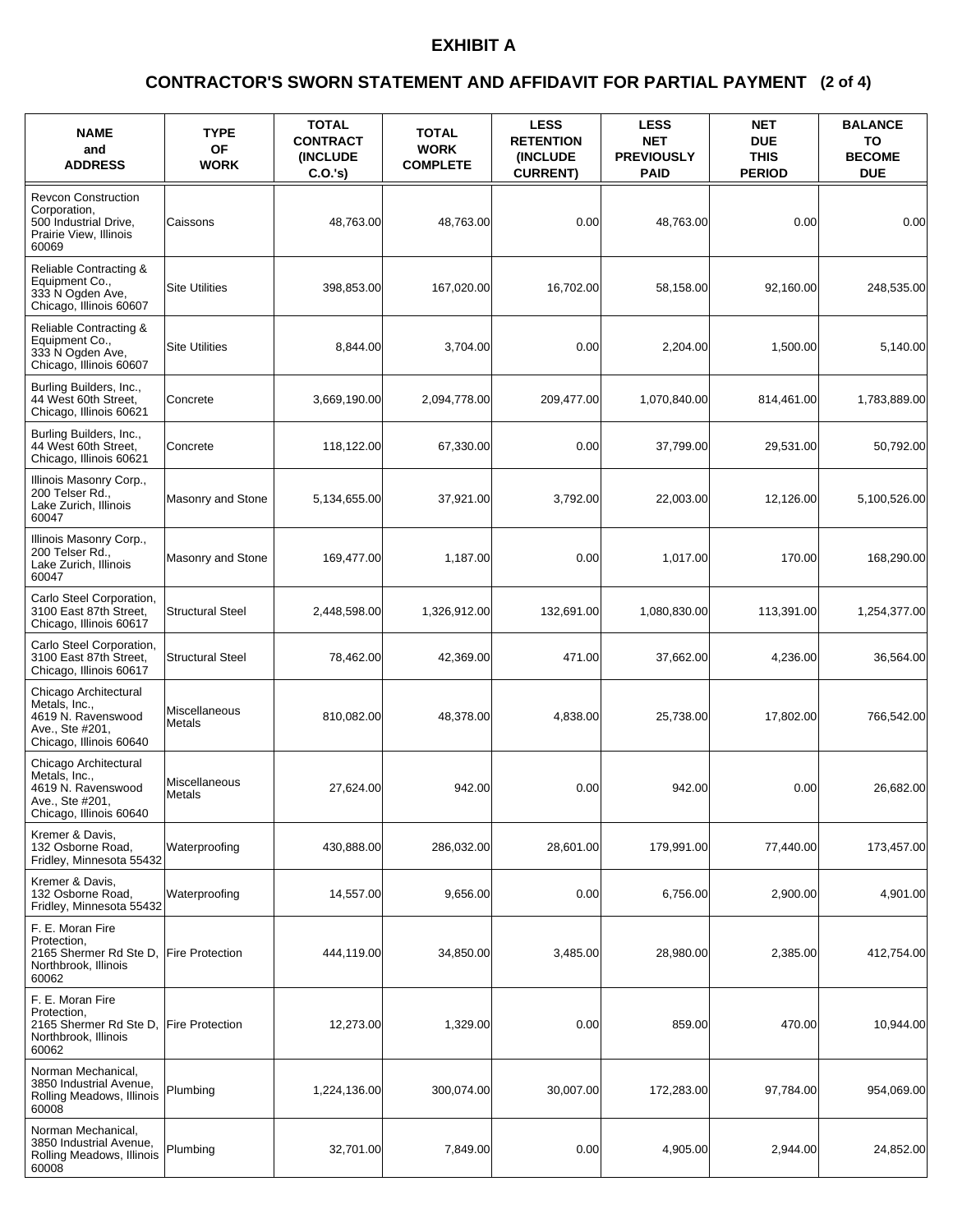### **(3 of 4) CONTRACTOR'S SWORN STATEMENT AND AFFIDAVIT FOR PARTIAL PAYMENT**

| <b>NAME</b><br>and<br><b>ADDRESS</b>                                                                                  | <b>TYPE</b><br>ΟF<br><b>WORK</b>                                                                                                                                                                  | <b>TOTAL</b><br><b>CONTRACT</b><br><b>(INCLUDE)</b><br>C.O.'s) | <b>TOTAL</b><br><b>WORK</b><br><b>COMPLETE</b> | <b>LESS</b><br><b>RETENTION</b><br>(INCLUDE<br><b>CURRENT)</b> | <b>LESS</b><br><b>NET</b><br><b>PREVIOUSLY</b><br><b>PAID</b> | <b>NET</b><br><b>DUE</b><br><b>THIS</b><br><b>PERIOD</b> | <b>BALANCE</b><br>ΤО<br><b>BECOME</b><br><b>DUE</b> |
|-----------------------------------------------------------------------------------------------------------------------|---------------------------------------------------------------------------------------------------------------------------------------------------------------------------------------------------|----------------------------------------------------------------|------------------------------------------------|----------------------------------------------------------------|---------------------------------------------------------------|----------------------------------------------------------|-----------------------------------------------------|
| International Piping<br>Systems, Inc.,<br>444 East State Parkway,<br>Suite 123,<br>Schaumburg, Illinois<br>60173-4538 |                                                                                                                                                                                                   | 3,662,932.00                                                   | 173,250.00                                     | 17,325.00                                                      | 84,240.00                                                     | 71,685.00                                                | 3,507,007.00                                        |
| International Piping<br>Systems, Inc.,<br>444 East State Parkway,<br>Suite 123,<br>Schaumburg, Illinois<br>60173-4538 |                                                                                                                                                                                                   | 103.971.00                                                     | 4,782.00                                       | 0.00                                                           | 2,600.00                                                      | 2,182.00                                                 | 99,189.00                                           |
| Connelly Electric,<br>40 S. Addison Rd, Suite<br>100.<br>Addison, Illinois 60101                                      | Electrical                                                                                                                                                                                        | 3,689,000.00                                                   | 284,463.00                                     | 28,446.00                                                      | 181,179.00                                                    | 74,838.00                                                | 3,432,983.00                                        |
| Connelly Electric,<br>40 S. Addison Rd, Suite<br>100.<br>Addison, Illinois 60101                                      | Electrical                                                                                                                                                                                        | 125,795.00                                                     | 9,699.00                                       | 0.00                                                           | 6,793.00                                                      | 2,906.00                                                 | 116,096.00                                          |
| To Be Let                                                                                                             | Unawarded                                                                                                                                                                                         | 9,167,023.00                                                   | 0.00                                           | 0.00                                                           | 0.00                                                          | 0.00                                                     | 9,167,023.00                                        |
| <b>Turner Construction</b><br>Company (Chicago),<br>55 East Monroe Street,<br>Suite 3100,<br>Chicago, Illinois 60603  | <b>TCCo Construction</b><br>ContingencyBuilders<br><b>Risk</b><br>InsuranceNot-To-Exceed<br>General<br>ConditionRailroad<br>InsuranceFixed<br>General<br>ConditionsCM Fee<br>(2%)TCCo P&P<br>Bond | 6,159,624.00                                                   | 1,777,060.00                                   | 177,705.00                                                     | 1,418,535.00                                                  | 180,820.00                                               | 4,560,269.00                                        |
|                                                                                                                       | <b>Subtotal TCCo GMP</b>                                                                                                                                                                          | 42,068,397.00                                                  | 10,415,325.00                                  | 839,710.00                                                     | 7,841,958.00                                                  | 1,733,657.00                                             | 32,492,782.00                                       |
| 002                                                                                                                   | <b>TCCo GMP without</b><br>retention held                                                                                                                                                         |                                                                |                                                |                                                                |                                                               |                                                          |                                                     |
| <b>Turner Construction</b><br>Company (Chicago),<br>55 East Monroe Street,<br>Suite 3100,<br>Chicago, Illinois 60603  | Subguard                                                                                                                                                                                          | 432,205.00                                                     | 432,205.00                                     | 0.00                                                           | 432,205.00                                                    | 0.00                                                     | 0.00                                                |
| <b>Turner Construction</b><br>Company (Chicago),<br>55 East Monroe Street,<br>Suite 3100,<br>Chicago, Illinois 60603  | <b>TCCo Insurance</b>                                                                                                                                                                             | 222,619.00                                                     | 55,655.00                                      | 0.00                                                           | 46,483.00                                                     | 9,172.00                                                 | 166,964.00                                          |
| <b>Turner Construction</b><br>Company (Chicago),<br>55 East Monroe Street,<br>Suite 3100,<br>Chicago, Illinois 60603  | Preconstruction<br><b>Services</b>                                                                                                                                                                | 150,000.00                                                     | 150,000.00                                     | 0.00                                                           | 150,000.00                                                    | 0.00                                                     | 0.00                                                |
| Subtotal TCCo GMP without retention held                                                                              |                                                                                                                                                                                                   | 804,824.00                                                     | 637,860.00                                     | 0.00                                                           | 628,688.00                                                    | 9,172.00                                                 | 166,964.00                                          |
| 003                                                                                                                   | Owner<br>Contingency                                                                                                                                                                              |                                                                |                                                |                                                                |                                                               |                                                          |                                                     |
| To Be Let                                                                                                             | <b>Owner Contingency</b>                                                                                                                                                                          | 1,915,000.00                                                   | 0.00                                           | 0.00                                                           | 0.00                                                          | 0.00                                                     | 1,915,000.00                                        |
|                                                                                                                       | <b>Subtotal Owner Contingency</b>                                                                                                                                                                 | 1,915,000.00                                                   | 0.00                                           | 0.00                                                           | 0.00                                                          | 0.00                                                     | 1,915,000.00                                        |
|                                                                                                                       | Total                                                                                                                                                                                             | 44,788,221.00                                                  | 11,053,185.00                                  | 839,710.00                                                     | 8,470,646.00                                                  | 1,742,829.00                                             | 34,574,746.00                                       |